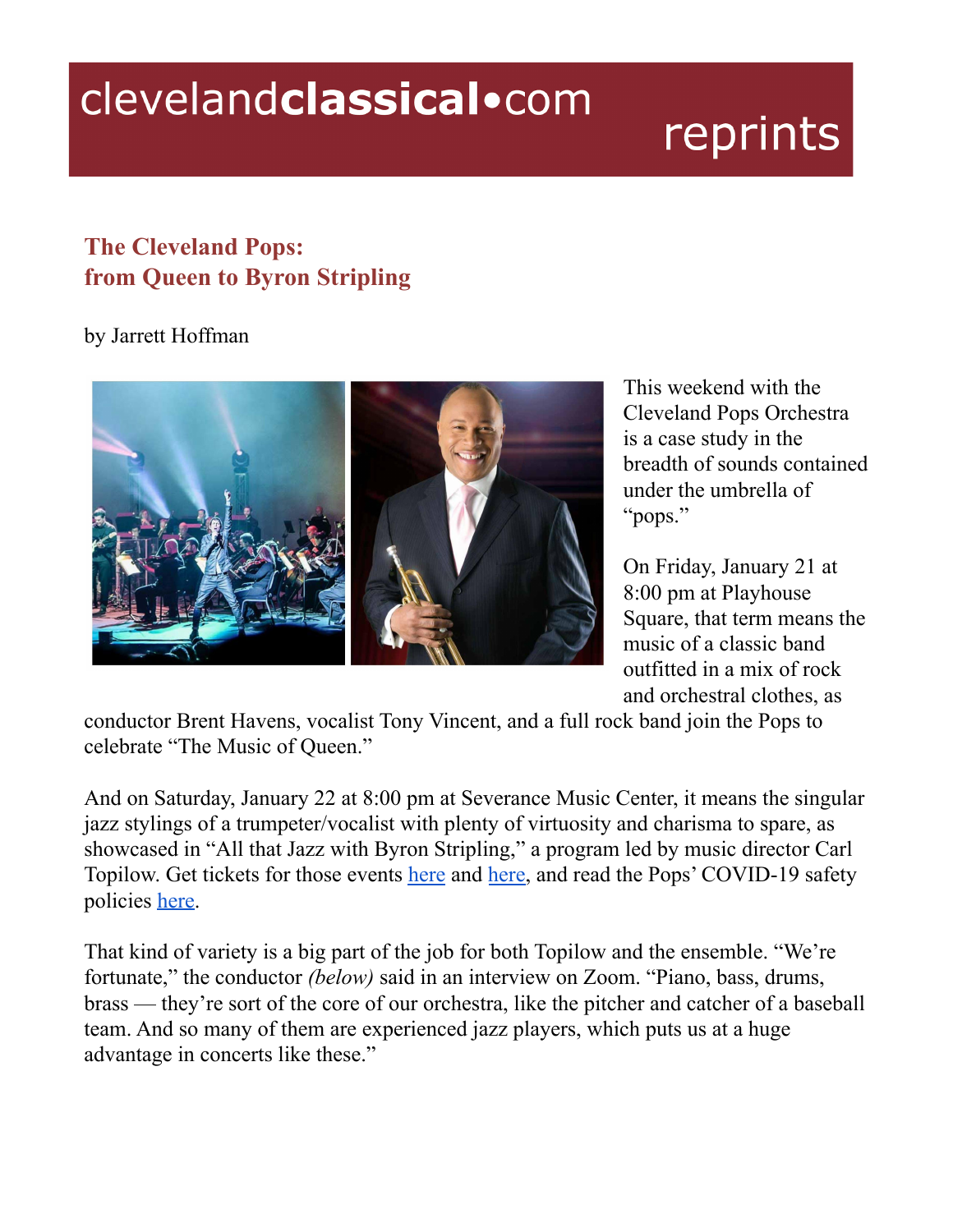

Speaking of jazz players and the Cleveland Pops, Byron Stripling — recently named principal pops conductor of the Pittsburgh Symphony, in addition to being artistic director and conductor of the Columbus Jazz Orchestra — has already been a guest of the Pops on a few occasions. But, as Topilow said, that was "before he was Byron Stripling."

Sure, he was already a great jazz trumpeter, and working with him has always been a joy for Topilow. "But then all of the sudden, he developed this whole vocal approach. Plus his humor — I'm standing there and tears are rolling down my face, because he's just so funny. So now he's the consummate performer on all ends."

An excellent soloist, Stripling is also accommodating of others. "I say to him, 'Hey Byron, do you mind if I play?'" (Topilow is also a clarinetist.) "And he says, 'Yeah, of course man, I *want* you to play.'"



That led us into our next topic: Saturday's premiere of a piece by Paul Ferguson *(left)* called *Momentum*, which lasts about five minutes and features "a sort of rotating solo," Topilow said. "Someday I could play it, or Paul could, or Byron, or [Pops trumpeter] Jack Schantz, or whomever — it can be played by a multitude of people, which is great."

Artistic director of the Cleveland Jazz Orchestra and director of jazz studies at Case Western Reserve University, Ferguson has been principal trombone of